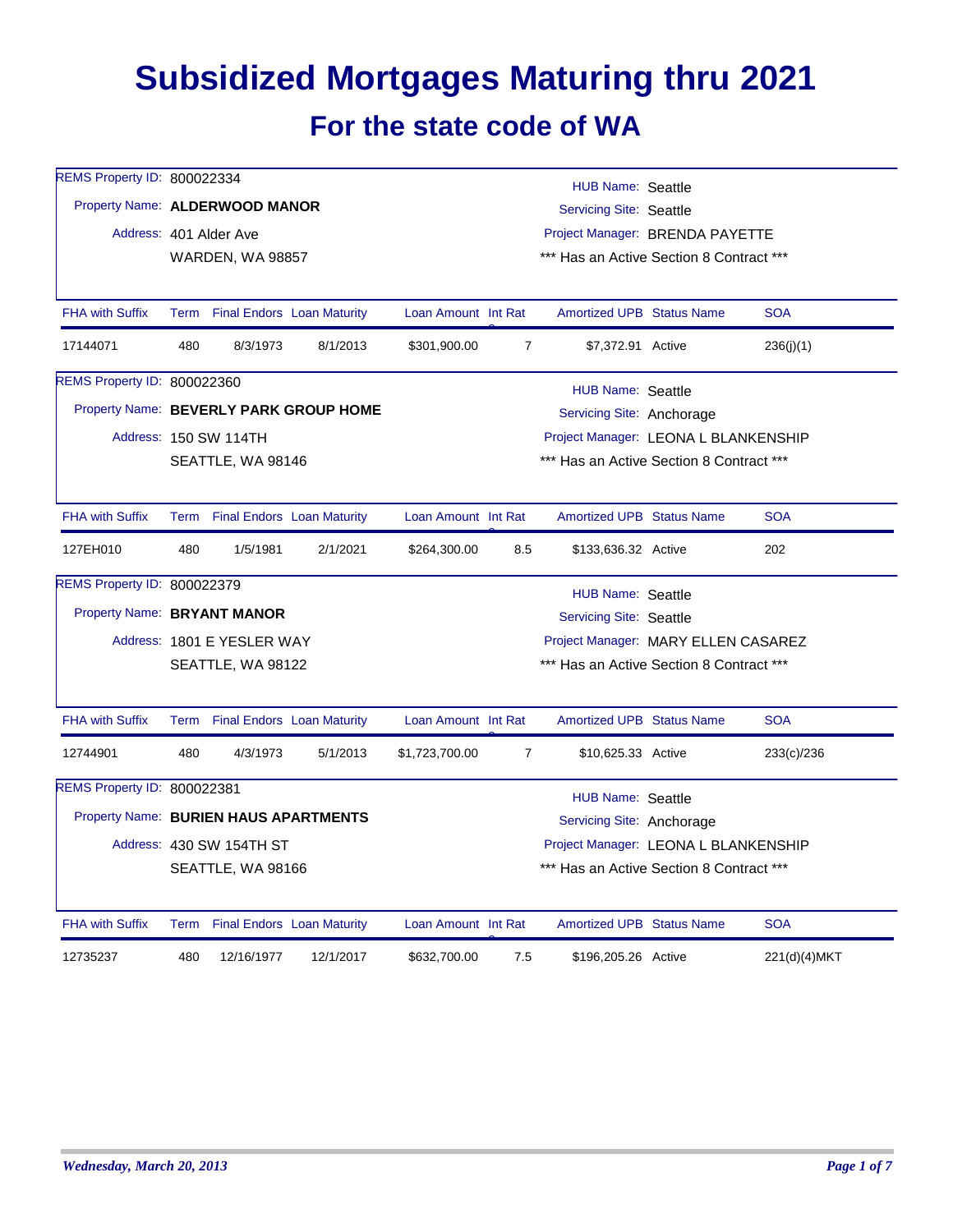| REMS Property ID: 800022393       |                                                                                                                        |                                                                |                                            |                     |                | HUB Name: Seattle                        |  |                                                    |  |  |  |  |
|-----------------------------------|------------------------------------------------------------------------------------------------------------------------|----------------------------------------------------------------|--------------------------------------------|---------------------|----------------|------------------------------------------|--|----------------------------------------------------|--|--|--|--|
|                                   |                                                                                                                        | Property Name: CAMPUS TOWERS<br><b>Servicing Site: Seattle</b> |                                            |                     |                |                                          |  |                                                    |  |  |  |  |
|                                   |                                                                                                                        | Address: 1767 20TH AVE                                         |                                            |                     |                | Project Manager: MARY ELLEN CASAREZ      |  |                                                    |  |  |  |  |
|                                   |                                                                                                                        | LONGVIEW, WA 98632                                             |                                            |                     |                |                                          |  | *** Does NOT Have an Active Section 8 Contract *** |  |  |  |  |
|                                   |                                                                                                                        |                                                                |                                            |                     |                |                                          |  |                                                    |  |  |  |  |
| <b>FHA with Suffix</b>            |                                                                                                                        | Term Final Endors Loan Maturity                                |                                            | Loan Amount Int Rat |                | <b>Amortized UPB Status Name</b>         |  | <b>SOA</b>                                         |  |  |  |  |
| 12745002                          | 144                                                                                                                    | 9/26/2002                                                      | 10/1/2014                                  | \$1,056,500.00      | 6              | \$177,048.38 Active                      |  | 223(a)(7)/236(i)(1)                                |  |  |  |  |
| REMS Property ID: 800022394       |                                                                                                                        |                                                                |                                            |                     |                | <b>HUB Name: Seattle</b>                 |  |                                                    |  |  |  |  |
|                                   |                                                                                                                        |                                                                | Property Name: CANTERBURY COURT APARTMENTS |                     |                | Servicing Site: Anchorage                |  |                                                    |  |  |  |  |
|                                   |                                                                                                                        | Address: 1010 S ROCKWOOD BLVD                                  |                                            |                     |                | Project Manager: LEONA L BLANKENSHIP     |  |                                                    |  |  |  |  |
|                                   |                                                                                                                        | SPOKANE, WA 99202                                              |                                            |                     |                | *** Has an Active Section 8 Contract *** |  |                                                    |  |  |  |  |
|                                   |                                                                                                                        |                                                                |                                            |                     |                |                                          |  |                                                    |  |  |  |  |
| <b>FHA with Suffix</b>            |                                                                                                                        | Term Final Endors Loan Maturity                                |                                            | Loan Amount Int Rat |                | <b>Amortized UPB Status Name</b>         |  | <b>SOA</b>                                         |  |  |  |  |
| 17144028                          | 480                                                                                                                    | 12/27/1974                                                     | 5/1/2015                                   | \$2,094,800.00      | $\overline{7}$ | \$301,991.71 Active                      |  | 236(j)(1)                                          |  |  |  |  |
| REMS Property ID: 800022405       |                                                                                                                        |                                                                |                                            |                     |                | <b>HUB Name: Seattle</b>                 |  |                                                    |  |  |  |  |
| Property Name: CATHERINE MAY APTS |                                                                                                                        |                                                                |                                            |                     |                | Servicing Site: Anchorage                |  |                                                    |  |  |  |  |
|                                   |                                                                                                                        | Address: 202 N 34th Street                                     |                                            |                     |                | Project Manager: LEONA L BLANKENSHIP     |  |                                                    |  |  |  |  |
|                                   |                                                                                                                        | BELLINGHAM, WA 98225                                           |                                            |                     |                | *** Has an Active Section 8 Contract *** |  |                                                    |  |  |  |  |
|                                   |                                                                                                                        |                                                                |                                            |                     |                |                                          |  |                                                    |  |  |  |  |
| <b>FHA with Suffix</b>            |                                                                                                                        | Term Final Endors Loan Maturity                                |                                            | Loan Amount Int Rat |                | <b>Amortized UPB Status Name</b>         |  | <b>SOA</b>                                         |  |  |  |  |
| 127EH009                          | 480                                                                                                                    | 3/13/1981                                                      | 10/1/2020                                  | \$1,153,700.00      | 7.625          | \$530,788.25 Active                      |  | 202                                                |  |  |  |  |
| REMS Property ID: 800022410       |                                                                                                                        |                                                                |                                            |                     |                | <b>HUB Name: Seattle</b>                 |  |                                                    |  |  |  |  |
| Property Name: CENTRAL VILLA      |                                                                                                                        |                                                                |                                            |                     |                | <b>Servicing Site: Seattle</b>           |  |                                                    |  |  |  |  |
|                                   |                                                                                                                        | Address: 1004 S 3RD AVE                                        |                                            |                     |                | Project Manager: MARY ELLEN CASAREZ      |  |                                                    |  |  |  |  |
|                                   |                                                                                                                        | YAKIMA, WA 98902                                               |                                            |                     |                | *** Has an Active Section 8 Contract *** |  |                                                    |  |  |  |  |
|                                   |                                                                                                                        |                                                                |                                            |                     |                |                                          |  |                                                    |  |  |  |  |
| <b>FHA with Suffix</b>            |                                                                                                                        |                                                                | Term Final Endors Loan Maturity            | Loan Amount Int Rat |                | Amortized UPB Status Name                |  | <b>SOA</b>                                         |  |  |  |  |
| 12735194                          | 480                                                                                                                    | 1/10/1974                                                      | 12/1/2013                                  | \$288,000.00        | 7              | \$13,929.74 Active                       |  | 221(d)(3)MKT                                       |  |  |  |  |
| REMS Property ID: 800022419       |                                                                                                                        |                                                                |                                            |                     |                | <b>HUB Name: Seattle</b>                 |  |                                                    |  |  |  |  |
|                                   |                                                                                                                        |                                                                | Property Name: CHENEY CENTER APARTMENTS    |                     |                | Servicing Site: Seattle                  |  |                                                    |  |  |  |  |
|                                   |                                                                                                                        |                                                                |                                            |                     |                |                                          |  |                                                    |  |  |  |  |
|                                   | Address: 820 2ND ST<br>Project Manager: BRENDA PAYETTE<br>*** Has an Active Section 8 Contract ***<br>CHENEY, WA 99004 |                                                                |                                            |                     |                |                                          |  |                                                    |  |  |  |  |
|                                   |                                                                                                                        |                                                                |                                            |                     |                |                                          |  |                                                    |  |  |  |  |
| <b>FHA with Suffix</b>            |                                                                                                                        | Term Final Endors Loan Maturity                                |                                            | Loan Amount Int Rat |                | <b>Amortized UPB Status Name</b>         |  | <b>SOA</b>                                         |  |  |  |  |
| 17135139                          | 480                                                                                                                    | 9/28/1973                                                      | 9/1/2013                                   | \$203,000.00        | 7              | \$6,187.31 Active                        |  | 221(d)(3)MKT                                       |  |  |  |  |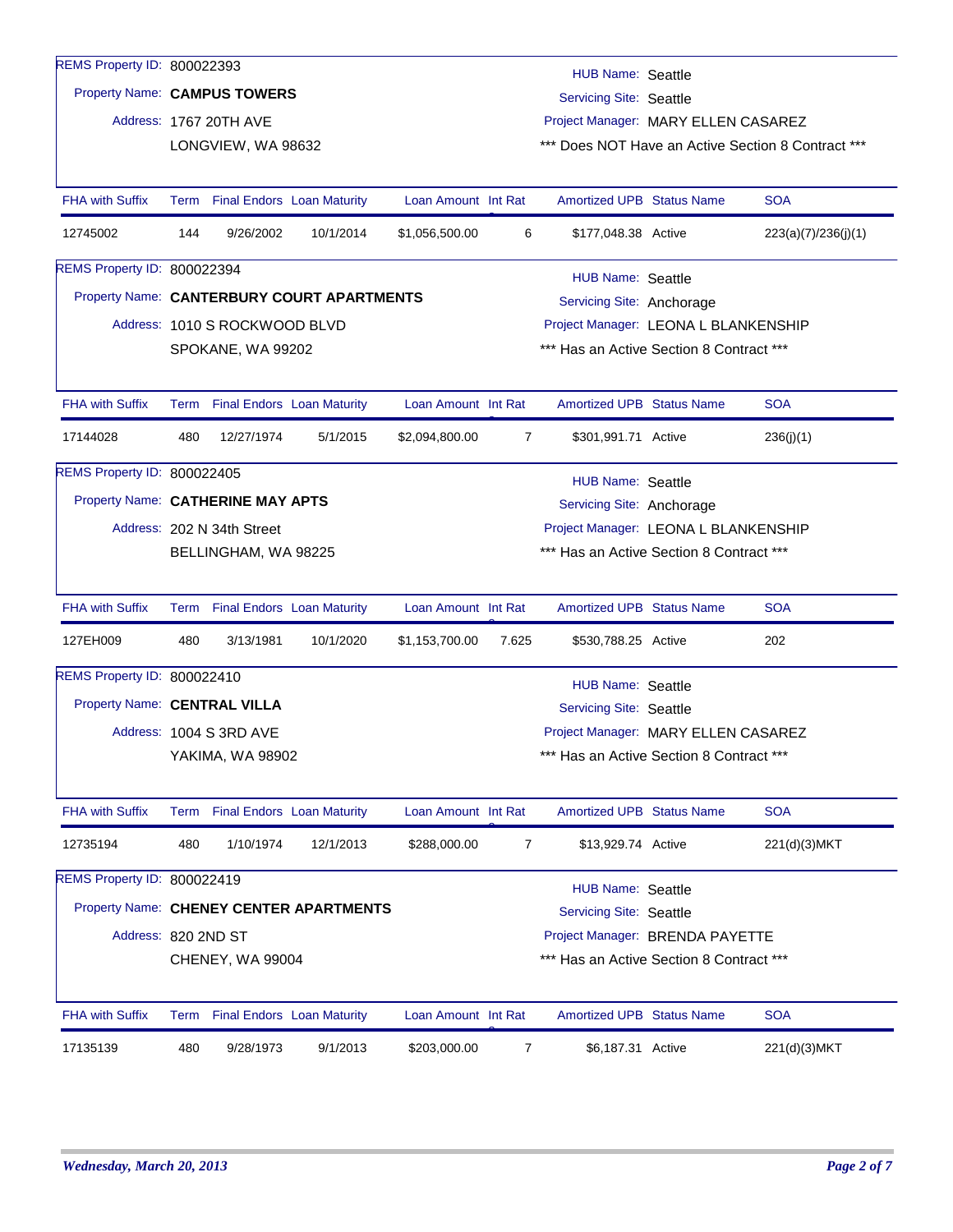| REMS Property ID: 800022433         |      |                                                                                            |                                         |                     |                |                                          |               |                                                    |  |  |  |
|-------------------------------------|------|--------------------------------------------------------------------------------------------|-----------------------------------------|---------------------|----------------|------------------------------------------|---------------|----------------------------------------------------|--|--|--|
| Property Name: COTTONWOOD SPRINGS I |      |                                                                                            |                                         |                     |                | <b>HUB Name: Seattle</b>                 |               |                                                    |  |  |  |
|                                     |      | <b>Servicing Site: Seattle</b><br>Address: 516 ROSS ST<br>Project Manager: JOHN A DEMBOSKI |                                         |                     |                |                                          |               |                                                    |  |  |  |
|                                     |      |                                                                                            |                                         |                     |                |                                          |               |                                                    |  |  |  |
|                                     |      | DAVENPORT, WA 99122                                                                        |                                         |                     |                | *** Has an Active Section 8 Contract *** |               |                                                    |  |  |  |
| <b>FHA with Suffix</b>              |      | Term Final Endors Loan Maturity                                                            |                                         | Loan Amount Int Rat |                | <b>Amortized UPB Status Name</b>         |               | <b>SOA</b>                                         |  |  |  |
| 17144056                            | 480  | 5/22/1973                                                                                  | 4/1/2013                                | \$206,600.00        | $\overline{7}$ |                                          | \$0.00 Active | 236(j)(1)                                          |  |  |  |
| REMS Property ID: 800022468         |      |                                                                                            |                                         |                     |                | <b>HUB Name: Seattle</b>                 |               |                                                    |  |  |  |
| Property Name: EASTWYND APARTMENTS  |      |                                                                                            |                                         |                     |                | <b>Servicing Site: Seattle</b>           |               |                                                    |  |  |  |
|                                     |      | Address: 2525 WHEATON WAY                                                                  |                                         |                     |                | Project Manager: BRENDA PAYETTE          |               |                                                    |  |  |  |
|                                     |      | BREMERTON, WA 98310                                                                        |                                         |                     |                | *** Has an Active Section 8 Contract *** |               |                                                    |  |  |  |
|                                     |      |                                                                                            |                                         |                     |                |                                          |               |                                                    |  |  |  |
| <b>FHA with Suffix</b>              |      | Term Final Endors Loan Maturity                                                            |                                         | Loan Amount Int Rat |                | <b>Amortized UPB Status Name</b>         |               | <b>SOA</b>                                         |  |  |  |
| 12738013                            | 480  | 3/24/1977                                                                                  | 5/1/2017                                | \$1,072,700.00      | 7.5            | \$297,143.98 Active                      |               | 231                                                |  |  |  |
| REMS Property ID: 800022505         |      |                                                                                            |                                         |                     |                | <b>HUB Name: Seattle</b>                 |               |                                                    |  |  |  |
| Property Name: GARDEN TERRACE WEST  |      |                                                                                            |                                         |                     |                | <b>Servicing Site: Seattle</b>           |               |                                                    |  |  |  |
|                                     |      | Address: 500 N EMERSON Avenue                                                              |                                         |                     |                | Project Manager: MARY ELLEN CASAREZ      |               |                                                    |  |  |  |
|                                     |      | WENATCHEE, WA 98801                                                                        |                                         |                     |                | *** Has an Active Section 8 Contract *** |               |                                                    |  |  |  |
|                                     |      |                                                                                            |                                         |                     |                |                                          |               |                                                    |  |  |  |
| <b>FHA with Suffix</b>              |      | Term Final Endors Loan Maturity                                                            |                                         | Loan Amount Int Rat |                | <b>Amortized UPB Status Name</b>         |               | <b>SOA</b>                                         |  |  |  |
| 127EH004                            | 480  | 3/31/1981                                                                                  | 2/1/2021                                | \$2,426,200.00      | 7.625          | \$1,152,045.33 Active                    |               | 202                                                |  |  |  |
| REMS Property ID: 800022548         |      |                                                                                            |                                         |                     |                | <b>HUB Name: Seattle</b>                 |               |                                                    |  |  |  |
| Property Name: HILL-N-DALE APTS     |      |                                                                                            |                                         |                     |                | <b>Servicing Site: Seattle</b>           |               |                                                    |  |  |  |
|                                     |      | Address: 8719 N HILL N DALE ST                                                             |                                         |                     |                | Project Manager: MARY ELLEN CASAREZ      |               |                                                    |  |  |  |
|                                     |      | SPOKANE, WA 99218                                                                          |                                         |                     |                | *** Has an Active Section 8 Contract *** |               |                                                    |  |  |  |
|                                     |      |                                                                                            |                                         |                     |                |                                          |               |                                                    |  |  |  |
| <b>FHA with Suffix</b>              | Term |                                                                                            | <b>Final Endors Loan Maturity</b>       | Loan Amount Int Rat |                | <b>Amortized UPB Status Name</b>         |               | <b>SOA</b>                                         |  |  |  |
| 17144020                            | 480  | 5/3/1974                                                                                   | 6/1/2014                                | \$1,037,500.00      | $\overline{7}$ | \$86,432.81 Active                       |               | 236(j)(1)                                          |  |  |  |
| REMS Property ID: 800022552         |      |                                                                                            |                                         |                     |                | <b>HUB Name: Seattle</b>                 |               |                                                    |  |  |  |
|                                     |      |                                                                                            | Property Name: HILLTOP HOUSE APARTMENTS |                     |                | <b>Servicing Site: Seattle</b>           |               |                                                    |  |  |  |
|                                     |      | Address: 1005 TERRACE Street                                                               |                                         |                     |                | Project Manager: MARY ELLEN CASAREZ      |               |                                                    |  |  |  |
|                                     |      | SEATTLE, WA 98104                                                                          |                                         |                     |                |                                          |               | *** Does NOT Have an Active Section 8 Contract *** |  |  |  |
|                                     |      |                                                                                            |                                         |                     |                |                                          |               |                                                    |  |  |  |
| <b>FHA with Suffix</b>              |      | Term Final Endors Loan Maturity                                                            |                                         | Loan Amount Int Rat |                | <b>Amortized UPB Status Name</b>         |               | <b>SOA</b>                                         |  |  |  |
| 127SH014                            | 576  | 9/1/1967                                                                                   | 9/1/2016                                | \$1,849,000.00      | 3              | \$230,447.77 Active                      |               | 202                                                |  |  |  |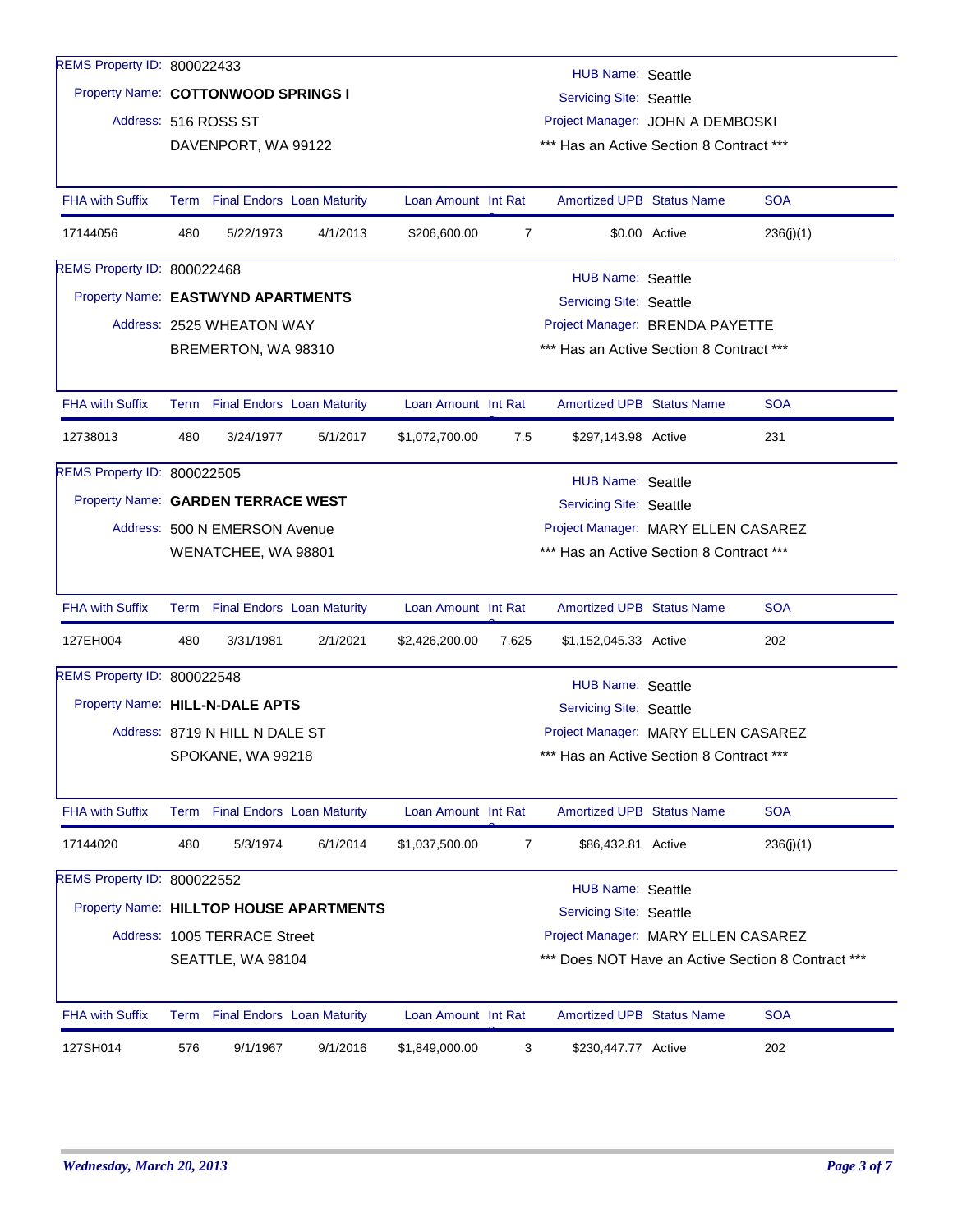| REMS Property ID: 800022558         |                                                                                                      |                              |                                           |                     |                                          | HUB Name: Seattle                                                                |  |              |  |  |
|-------------------------------------|------------------------------------------------------------------------------------------------------|------------------------------|-------------------------------------------|---------------------|------------------------------------------|----------------------------------------------------------------------------------|--|--------------|--|--|
| Property Name: HOMEWOOD TERRACE III |                                                                                                      |                              |                                           |                     |                                          | <b>Servicing Site: Seattle</b>                                                   |  |              |  |  |
|                                     |                                                                                                      | Address: 30030 38th Ave. So. |                                           |                     |                                          | Project Manager: BRENDA PAYETTE                                                  |  |              |  |  |
|                                     |                                                                                                      | AUBURN, WA 98001             |                                           |                     | *** Has an Active Section 8 Contract *** |                                                                                  |  |              |  |  |
|                                     |                                                                                                      |                              |                                           |                     |                                          |                                                                                  |  |              |  |  |
| <b>FHA with Suffix</b>              |                                                                                                      |                              | Term Final Endors Loan Maturity           | Loan Amount Int Rat |                                          | <b>Amortized UPB Status Name</b>                                                 |  | <b>SOA</b>   |  |  |
| 12744194                            | 480                                                                                                  | 9/5/1974                     | 10/1/2014                                 | \$1,651,200.00      | $\overline{7}$                           | \$174,834.50 Active                                                              |  | 236(j)(1)    |  |  |
| <b>REMS Property ID: 800022559</b>  |                                                                                                      |                              |                                           |                     |                                          | <b>HUB Name: Seattle</b>                                                         |  |              |  |  |
| Property Name: HONEYSUCKLE APTS     |                                                                                                      |                              |                                           |                     |                                          | Servicing Site: Anchorage                                                        |  |              |  |  |
|                                     |                                                                                                      | Address: 202 19TH AVE E      |                                           |                     |                                          | Project Manager: KATHY CLAIBORNE                                                 |  |              |  |  |
|                                     |                                                                                                      | SEATTLE, WA 98112            |                                           |                     |                                          | *** Has an Active Section 8 Contract ***                                         |  |              |  |  |
|                                     |                                                                                                      |                              |                                           |                     |                                          |                                                                                  |  |              |  |  |
| <b>FHA with Suffix</b>              |                                                                                                      |                              | Term Final Endors Loan Maturity           | Loan Amount Int Rat |                                          | <b>Amortized UPB Status Name</b>                                                 |  | <b>SOA</b>   |  |  |
| 12735270                            | 480                                                                                                  | 5/25/1978                    | 9/1/2018                                  | \$655,100.00        | 7.5                                      | \$229,683.66 Active                                                              |  | 221(d)(4)MKT |  |  |
| REMS Property ID: 800022565         |                                                                                                      |                              |                                           |                     |                                          | <b>HUB Name: Seattle</b>                                                         |  |              |  |  |
| Property Name: IMPERIAL HOUSE       |                                                                                                      |                              |                                           |                     |                                          | Servicing Site: Seattle                                                          |  |              |  |  |
|                                     |                                                                                                      | Address: 520 S Main St       |                                           |                     |                                          | Project Manager: MARY ELLEN CASAREZ                                              |  |              |  |  |
|                                     |                                                                                                      |                              |                                           |                     |                                          | *** Has an Active Section 8 Contract ***                                         |  |              |  |  |
|                                     |                                                                                                      | Seattle, WA 98104            |                                           |                     |                                          |                                                                                  |  |              |  |  |
| <b>FHA with Suffix</b>              |                                                                                                      |                              | Term Final Endors Loan Maturity           | Loan Amount Int Rat |                                          | <b>Amortized UPB Status Name</b>                                                 |  | <b>SOA</b>   |  |  |
| 12735287                            | 480                                                                                                  | 3/27/1980                    | 12/1/2019                                 | \$3,356,400.00      | 6.5                                      | \$1,272,953.14 Active                                                            |  | 221(d)(4)MKT |  |  |
| REMS Property ID: 800022587         |                                                                                                      |                              |                                           |                     |                                          |                                                                                  |  |              |  |  |
|                                     |                                                                                                      |                              | Property Name: LAKE CHELAN COMMUNITY APTS |                     |                                          | <b>HUB Name: Seattle</b><br>Servicing Site: Anchorage                            |  |              |  |  |
|                                     |                                                                                                      | Address: 509 E GIBSON AVE    |                                           |                     |                                          |                                                                                  |  |              |  |  |
|                                     |                                                                                                      |                              |                                           |                     |                                          | Project Manager: LEONA L BLANKENSHIP<br>*** Has an Active Section 8 Contract *** |  |              |  |  |
|                                     |                                                                                                      | CHELAN, WA 98816             |                                           |                     |                                          |                                                                                  |  |              |  |  |
| <b>FHA with Suffix</b>              |                                                                                                      |                              | Term Final Endors Loan Maturity           | Loan Amount Int Rat |                                          | <b>Amortized UPB Status Name</b>                                                 |  | <b>SOA</b>   |  |  |
| 12735200                            | 469                                                                                                  | 8/28/1974                    | 8/1/2013                                  | \$353,200.00        | 7                                        | \$31,424.67 Active                                                               |  | 221(d)(3)MKT |  |  |
| REMS Property ID: 800022606         |                                                                                                      |                              |                                           |                     |                                          | <b>HUB Name: Seattle</b>                                                         |  |              |  |  |
| Property Name: LOYAL HEIGHTS MANOR  |                                                                                                      |                              |                                           |                     |                                          | <b>Servicing Site: Seattle</b>                                                   |  |              |  |  |
|                                     |                                                                                                      | Address: 7547 24TH AVE NW    |                                           |                     |                                          |                                                                                  |  |              |  |  |
|                                     | Project Manager: MARY ELLEN CASAREZ<br>*** Has an Active Section 8 Contract ***<br>SEATTLE, WA 98117 |                              |                                           |                     |                                          |                                                                                  |  |              |  |  |
|                                     |                                                                                                      |                              |                                           |                     |                                          |                                                                                  |  |              |  |  |
| <b>FHA with Suffix</b>              |                                                                                                      |                              | Term Final Endors Loan Maturity           | Loan Amount Int Rat |                                          | <b>Amortized UPB Status Name</b>                                                 |  | <b>SOA</b>   |  |  |
| 127EH007                            | 480                                                                                                  | 3/22/1982                    | 8/1/2021                                  | \$2,042,400.00      | 8.5                                      | \$1,077,558.39 Active                                                            |  | 202          |  |  |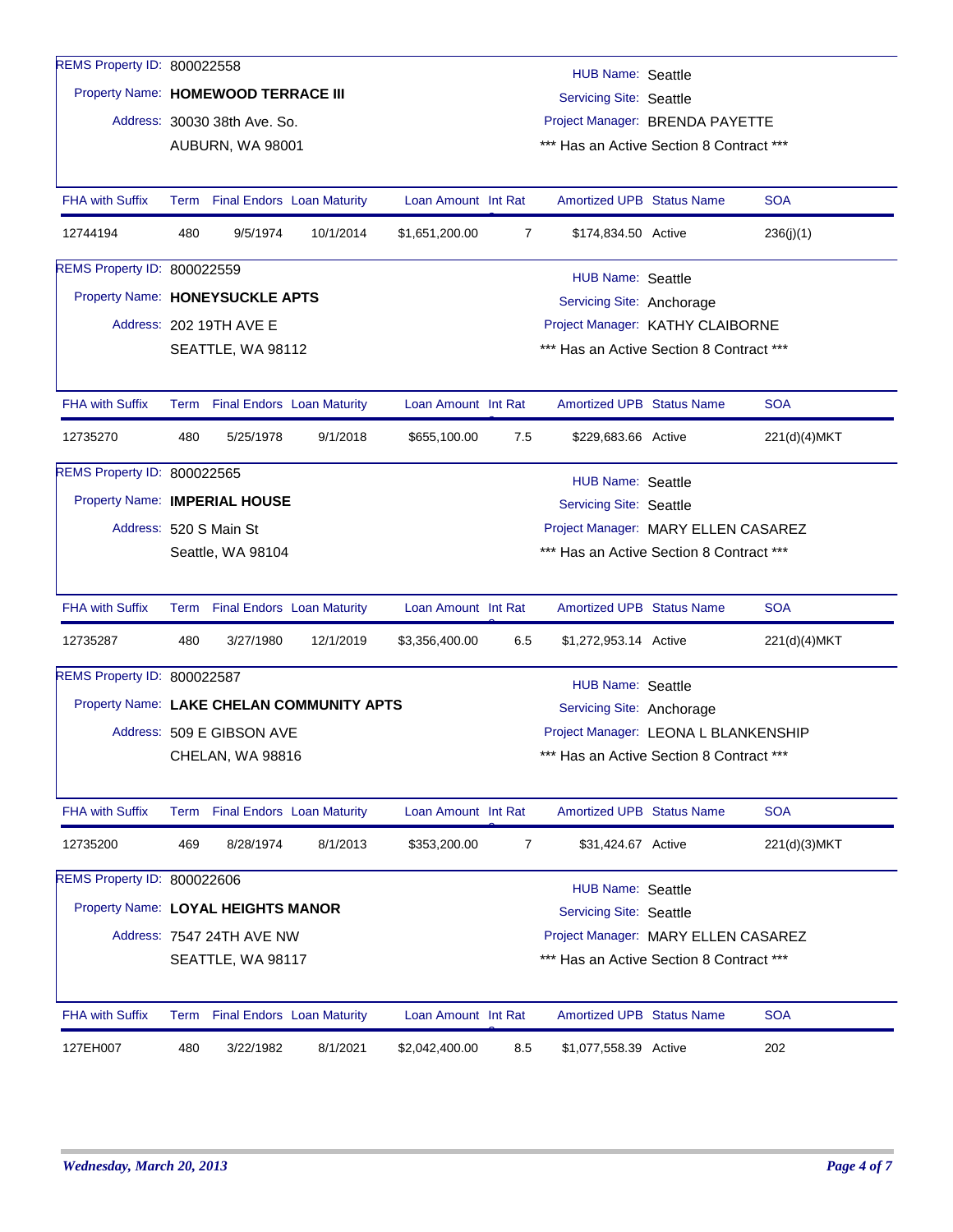| REMS Property ID: 800022607        |                                                                                                  |                            |                                             |                     |                                          | <b>HUB Name: Seattle</b>                 |  |            |  |  |
|------------------------------------|--------------------------------------------------------------------------------------------------|----------------------------|---------------------------------------------|---------------------|------------------------------------------|------------------------------------------|--|------------|--|--|
|                                    |                                                                                                  |                            | Property Name: LUTHER SR CENTER ADDITION #1 |                     |                                          | Servicing Site: Anchorage                |  |            |  |  |
|                                    |                                                                                                  | Address: 1904 JADWIN AVE   |                                             |                     |                                          | Project Manager: LEONA L BLANKENSHIP     |  |            |  |  |
|                                    |                                                                                                  | RICHLAND, WA 99352         |                                             |                     |                                          | *** Has an Active Section 8 Contract *** |  |            |  |  |
|                                    |                                                                                                  |                            |                                             |                     |                                          |                                          |  |            |  |  |
| <b>FHA with Suffix</b>             |                                                                                                  |                            | Term Final Endors Loan Maturity             | Loan Amount Int Rat |                                          | <b>Amortized UPB Status Name</b>         |  | <b>SOA</b> |  |  |
| 171EH003                           | 480                                                                                              | 11/19/1979                 | 9/1/2019                                    | \$572,200.00        | 6.875                                    | \$219,899.67 Active                      |  | 202        |  |  |
| <b>REMS Property ID: 800022633</b> |                                                                                                  |                            |                                             |                     |                                          | HUB Name: Seattle                        |  |            |  |  |
| Property Name: MIKE FOYE HOME      |                                                                                                  |                            |                                             |                     |                                          | Servicing Site: Anchorage                |  |            |  |  |
|                                    |                                                                                                  | Address: 420 W. ALDER ST.  |                                             |                     |                                          | Project Manager: LEONA L BLANKENSHIP     |  |            |  |  |
|                                    |                                                                                                  | WALLA WALLA, WA 99362      |                                             |                     |                                          | *** Has an Active Section 8 Contract *** |  |            |  |  |
|                                    |                                                                                                  |                            |                                             |                     |                                          |                                          |  |            |  |  |
| <b>FHA with Suffix</b>             |                                                                                                  |                            | Term Final Endors Loan Maturity             | Loan Amount Int Rat |                                          | <b>Amortized UPB Status Name</b>         |  | <b>SOA</b> |  |  |
| 171SH011                           | 576                                                                                              | 3/1/1967                   | 11/1/2016                                   | \$267,000.00        | 3                                        | \$35,643.14 Active                       |  | 202        |  |  |
| REMS Property ID: 800022772        |                                                                                                  |                            |                                             |                     |                                          | <b>HUB Name: Seattle</b>                 |  |            |  |  |
| Property Name: O'MALLEY, THE       |                                                                                                  |                            |                                             |                     |                                          | Servicing Site: Anchorage                |  |            |  |  |
|                                    |                                                                                                  | Address: 707 E MISSION AVE |                                             |                     |                                          | Project Manager: LEONA L BLANKENSHIP     |  |            |  |  |
|                                    |                                                                                                  | SPOKANE, WA 99202          |                                             |                     | *** Has an Active Section 8 Contract *** |                                          |  |            |  |  |
|                                    |                                                                                                  |                            |                                             |                     |                                          |                                          |  |            |  |  |
| FHA with Suffix                    |                                                                                                  |                            | Term Final Endors Loan Maturity             | Loan Amount Int Rat |                                          | Amortized UPB Status Name                |  | <b>SOA</b> |  |  |
| 171EH001                           | 480                                                                                              | 5/4/1978                   | 9/1/2018                                    | \$2,151,300.00      | 6.875                                    | \$722,266.72 Active                      |  | 202        |  |  |
| REMS Property ID: 800022667        |                                                                                                  |                            |                                             |                     |                                          | <b>HUB Name: Seattle</b>                 |  |            |  |  |
| Property Name: PARK TOWER          |                                                                                                  |                            |                                             |                     |                                          | Servicing Site: Seattle                  |  |            |  |  |
|                                    |                                                                                                  |                            | Address: 217 W SPOKANE FALLS BLVD           |                     |                                          | Project Manager: BRENDA PAYETTE          |  |            |  |  |
|                                    |                                                                                                  | SPOKANE, WA 99201          |                                             |                     |                                          | *** Has an Active Section 8 Contract *** |  |            |  |  |
|                                    |                                                                                                  |                            |                                             |                     |                                          |                                          |  |            |  |  |
| <b>FHA with Suffix</b>             |                                                                                                  |                            | Term Final Endors Loan Maturity             | Loan Amount Int Rat |                                          | Amortized UPB Status Name                |  | <b>SOA</b> |  |  |
| 17144089                           | 480                                                                                              | 12/27/1974                 | 5/1/2015                                    | \$2,947,300.00      | $\overline{7}$                           | \$424,900.70 Active                      |  | 236(j)(1)  |  |  |
| REMS Property ID: 800022692        |                                                                                                  |                            |                                             |                     |                                          | <b>HUB Name: Seattle</b>                 |  |            |  |  |
|                                    |                                                                                                  |                            | Property Name: PIONEER SQUARE APARTMENTS    |                     |                                          |                                          |  |            |  |  |
|                                    | Servicing Site: Anchorage<br>Address: 220 SE KAMIAKEN ST<br>Project Manager: LEONA L BLANKENSHIP |                            |                                             |                     |                                          |                                          |  |            |  |  |
|                                    |                                                                                                  | PULLMAN, WA 99163          |                                             |                     |                                          | *** Has an Active Section 8 Contract *** |  |            |  |  |
|                                    |                                                                                                  |                            |                                             |                     |                                          |                                          |  |            |  |  |
| <b>FHA with Suffix</b>             |                                                                                                  |                            | Term Final Endors Loan Maturity             | Loan Amount Int Rat |                                          | <b>Amortized UPB Status Name</b>         |  | <b>SOA</b> |  |  |
| 171EH002                           | 480                                                                                              | 8/9/1979                   | 8/1/2019                                    | \$1,343,700.00      | 6.875                                    | \$511,120.92 Active                      |  | 202        |  |  |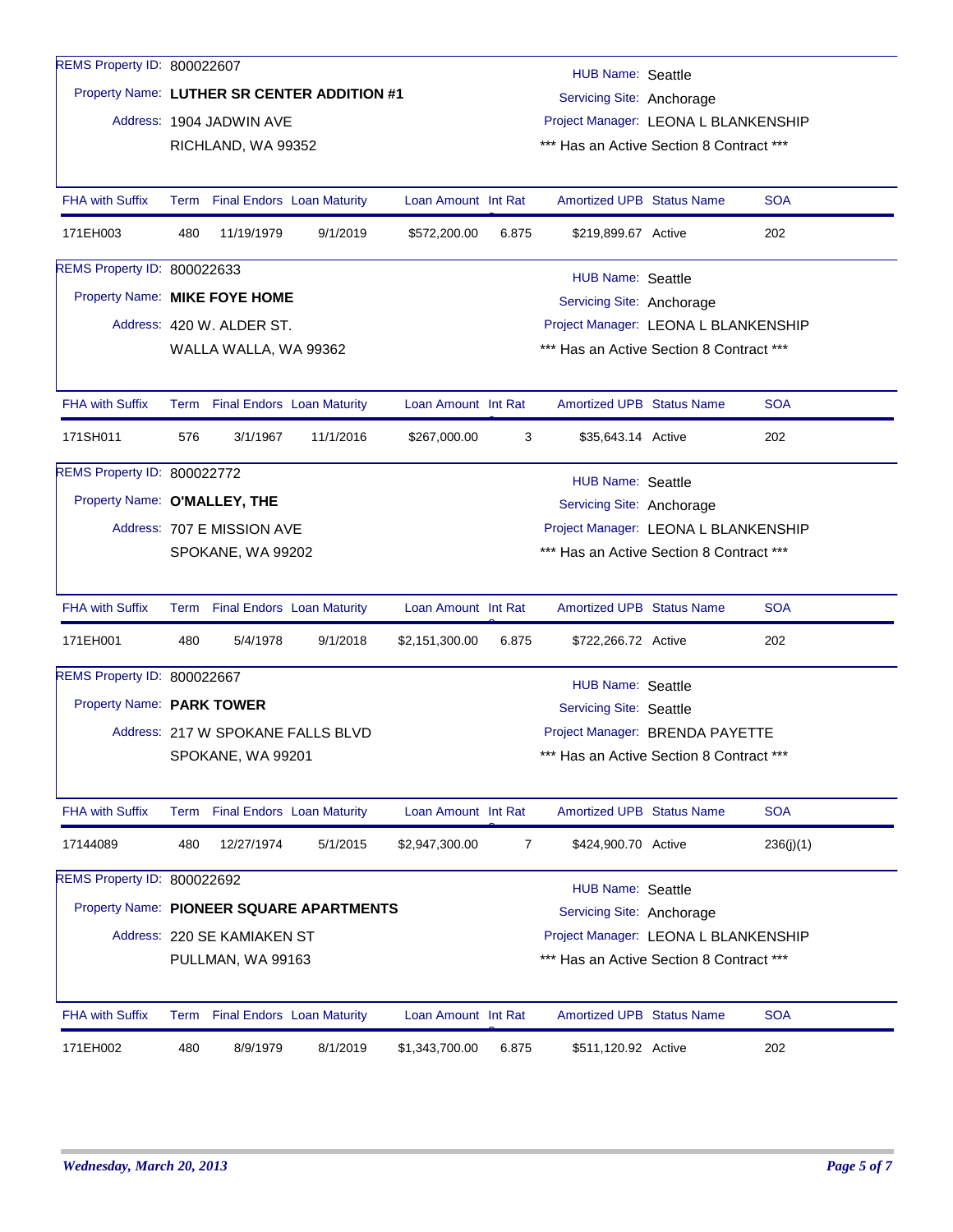| REMS Property ID: 800022710         |      |                                |                                   |                     |                | <b>HUB Name: Seattle</b>                 |               |                                                    |
|-------------------------------------|------|--------------------------------|-----------------------------------|---------------------|----------------|------------------------------------------|---------------|----------------------------------------------------|
| Property Name: RAYMOND MANOR        |      |                                |                                   |                     |                | Servicing Site: Seattle                  |               |                                                    |
| Address: 434 6TH ST                 |      |                                |                                   |                     |                | Project Manager: MARY ELLEN CASAREZ      |               |                                                    |
|                                     |      | RAYMOND, WA 98577              |                                   |                     |                | *** Has an Active Section 8 Contract *** |               |                                                    |
|                                     |      |                                |                                   |                     |                |                                          |               |                                                    |
| <b>FHA with Suffix</b>              |      |                                | Term Final Endors Loan Maturity   | Loan Amount Int Rat |                | <b>Amortized UPB Status Name</b>         |               | <b>SOA</b>                                         |
| 12735210                            | 480  | 1/10/1974                      | 12/1/2013                         | \$415,500.00        | 7              | \$20,116.72 Active                       |               | 221(d)(3)MKT                                       |
| REMS Property ID: 800022728         |      |                                |                                   |                     |                | <b>HUB Name: Seattle</b>                 |               |                                                    |
| Property Name: SELAH SQUARE APTS    |      |                                |                                   |                     |                | Servicing Site: Anchorage                |               |                                                    |
|                                     |      | Address: 303 N WENAS AVE       |                                   |                     |                | Project Manager: LEONA L BLANKENSHIP     |               |                                                    |
|                                     |      | SELAH, WA 98942                |                                   |                     |                | *** Has an Active Section 8 Contract *** |               |                                                    |
|                                     |      |                                |                                   |                     |                |                                          |               |                                                    |
| <b>FHA with Suffix</b>              |      |                                | Term Final Endors Loan Maturity   | Loan Amount Int Rat |                | <b>Amortized UPB Status Name</b>         |               | <b>SOA</b>                                         |
| 12735143                            | 480  | 9/24/1973                      | 4/1/2013                          | \$479,300.00        | $\overline{7}$ |                                          | \$0.00 Active | 221(d)(3)MKT                                       |
| REMS Property ID: 800022632         |      |                                |                                   |                     |                | <b>HUB Name: Seattle</b>                 |               |                                                    |
| Property Name: SMITH TOWER          |      |                                |                                   |                     |                | Servicing Site: Seattle                  |               |                                                    |
|                                     |      | Address: 515 Washington Street |                                   |                     |                | Project Manager: MARY ELLEN CASAREZ      |               |                                                    |
|                                     |      | VANCOUVER, WA 98660            |                                   |                     |                | *** Has an Active Section 8 Contract *** |               |                                                    |
|                                     |      |                                |                                   |                     |                |                                          |               |                                                    |
| <b>FHA with Suffix</b>              |      |                                | Term Final Endors Loan Maturity   | Loan Amount Int Rat |                | <b>Amortized UPB Status Name</b>         |               | <b>SOA</b>                                         |
| 126SH009                            | 564  | 1/1/1966                       | 8/1/2014                          | \$1,964,000.00      | 3.625          | \$120,065.03 Active                      |               | 202                                                |
| REMS Property ID: 800022756         |      |                                |                                   |                     |                | <b>HUB Name: Seattle</b>                 |               |                                                    |
| Property Name: SUN TOWER            |      |                                |                                   |                     |                | <b>Servicing Site: Seattle</b>           |               |                                                    |
| Address: 6 N 6TH ST                 |      |                                |                                   |                     |                | Project Manager: MARY ELLEN CASAREZ      |               |                                                    |
|                                     |      | YAKIMA, WA 98901               |                                   |                     |                |                                          |               | *** Does NOT Have an Active Section 8 Contract *** |
|                                     |      |                                |                                   |                     |                |                                          |               |                                                    |
| <b>FHA with Suffix</b>              | Term |                                | <b>Final Endors Loan Maturity</b> | Loan Amount Int Rat |                | <b>Amortized UPB Status Name</b>         |               | <b>SOA</b>                                         |
| 127SH015                            | 576  | 8/1/1968                       | 7/1/2017                          | \$1,991,000.00      | 3              | \$317,876.05 Active                      |               | 202                                                |
| REMS Property ID: 800022762         |      |                                |                                   |                     |                | <b>HUB Name: Seattle</b>                 |               |                                                    |
| Property Name: TAHOMA VISTA VILLAGE |      |                                |                                   |                     |                | <b>Servicing Site: Seattle</b>           |               |                                                    |
|                                     |      | Address: 1512 S MILDRED ST     |                                   |                     |                | Project Manager: BRENDA PAYETTE          |               |                                                    |
|                                     |      | TACOMA, WA 98465               |                                   |                     |                | *** Has an Active Section 8 Contract *** |               |                                                    |
|                                     |      |                                |                                   |                     |                |                                          |               |                                                    |
| <b>FHA with Suffix</b>              | Term |                                | <b>Final Endors Loan Maturity</b> | Loan Amount Int Rat |                | <b>Amortized UPB Status Name</b>         |               | <b>SOA</b>                                         |
|                                     |      |                                |                                   |                     |                |                                          |               |                                                    |